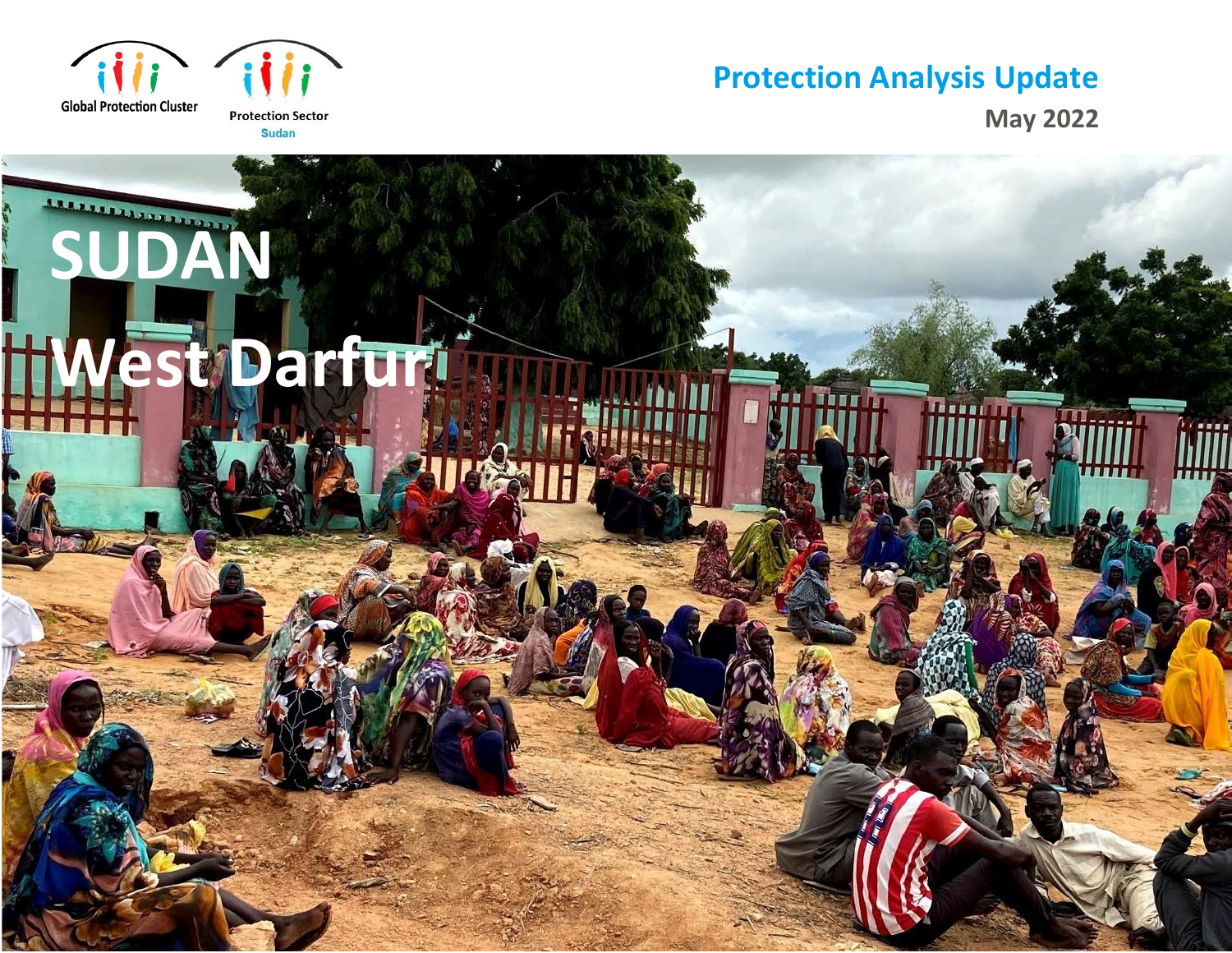

# 1. REPORT SUMMARY

West Darfur has suffered severe bouts of intercommunal violence since the withdrawal of UNAMID from the state in mid-2019. In 2020, there were five major inter-communal clashes. The first incident was in late December 2019 / January 2020, when an attack on IDPs in El Geneina town camps secondarily displaced over 41,000 IDPs to public buildings in the town. Surrounding towns and villages were also heavily impacted. The second incident occurred in May and June 2020 in Jebal Moon and the third in July 2020 in Mesteri town, Beida locality, and the villages surrounding Geneina. In 2021, there were two major inter-communal violent clashes in El Geneina and surrounding localities leading to the deaths and injuries of hundreds of individuals, including civilians.

As of 28 April 2022, significant conflict in Krenik locality and El Geneina has resulted in an unconfirmed number of deaths, injuries and displacement. <sup>1</sup> There have been several incidents outside Geneina (Forobaranga – Fur/nomads, Krenik – Tama/Gimir, Jabel Moon – Masseriya Jabal/nomads). As of 22 March, per the IOM's Emergency Event Track (EET), there are 153,374 displaced persons in temporary gathering sites in schools and public buildings in Geneina town, Jabal Moon, Sirba and Krenik localities. While most families hosted at these gathering points belong to the Massalit tribe, protection teams have also identified families from Fur, Bargo, Aringa, Dajo and Tama tribes.

While efforts of the Government of Sudan (deployment of security forces, sending high-level delegations, negotiations etc.) did not resolve the inter-communal clashes, humanitarian organisations in the past two years only responded to the urgent protection and assistance needs of the conflict-affected population. The analysis recommends several actions to be taken by the Government of Sudan (GoS) and international organisations to reduce the level of violence, provide protection to civilians while looking for durable solutions for IDPs.

#### **Severity Scale of the covered geographical area**

Incident  $\Box$  2



<sup>&</sup>lt;sup>1</sup> NRC Press Release: Sudan: Tens of thousands flee after deadly attacks in West Darfur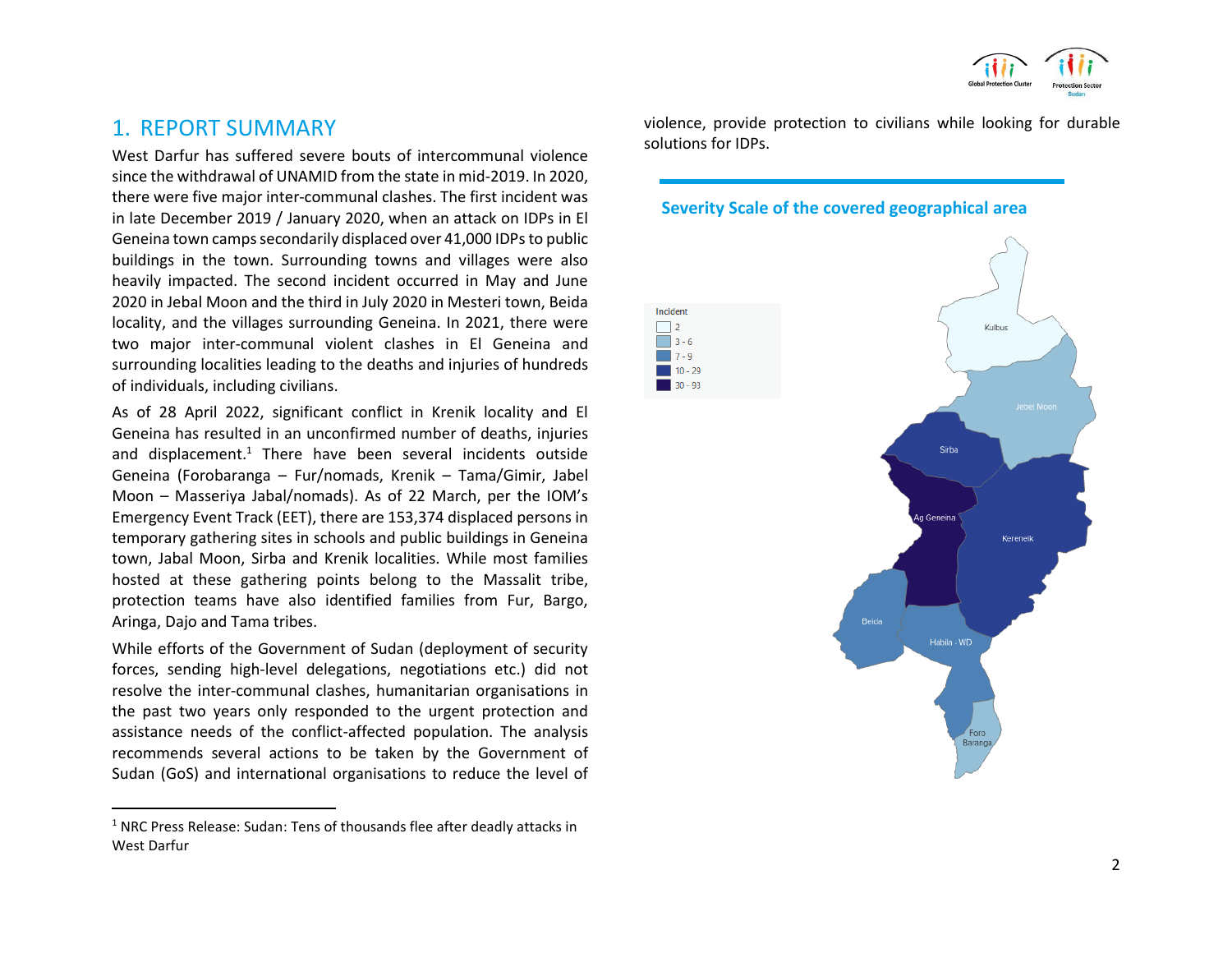

# 2. CONTEXT OVERVIEW

The uncertainty of Sudan's transition, compounded by armed conflict, clashes, human rights violations and criminal activity, severely impacts the West Darfur population, including IDPs and returnees.

#### **Severe levels of insecurity and violence.**



The number of hotspot localities identified by the Protection Sector in West Darfur increased from five to seven<sup>2</sup> out of eight localities. Throughout 2021, the Protection Sector recorded the killing of over 392

individuals and injuries of 434 civilians. The IOM's DTM EET for El Geneina alone has registered 497 killed and 508 injured due to intercommunal violence between January and April 2022. There were also incidents in Krenik (violence between Tama and Gimir). The figure is likely to be much higher in Mesteri of Beida locality and other areas. In 2022, there has been significant inter-communal violence in El Geinina, Jabal Moon and Krenik localities. As Per EET, 53 were killed and 21 injured in Jabal Moon and 67 killed and 78 injured in Krenik localities, for a total of 120 dead and 99 wounded in the two localities. The consequences of recent violence starting on 24 April 2022 in Krenik and El Geinina are still being assessed.



<sup>2</sup> *The Protection Sector defines hotspots as localities experiencing recurrent violence, presence of armed persons and UXOs, land mines, increased criminality, and a high risk of further violence and conflict*

#### **Multidimensional impact on population vulnerabilities and coping capacities.**

West Darfur is among the most affected States by violence connected to the root causes of conflict, including power-sharing, land ownership, access to resources and criminality. The resurgence of intercommunal conflicts results in the killing of civilians, the destruction of property and displacements. Access to markets is interrupted, and income-earning opportunities, market activities and trade flows have been reduced. This adds to the effects of increased inflation, the decrease in Sudanese pound value, and the increase in electricity, food, livestock, and staple prices<sup>3</sup>.

The high prices of cereals are being driven additionally by lower-thanexpected harvests together with high production and increased transportation costs. <sup>4</sup>00 Livestock prices remain stable but are still around 200 % above prices in 2021. Electricity tariffs increased by up to 600 per cent in January 2022. <sup>5</sup> The population's purchasing power has drastically reduced, increasing the level of food insecurity and deepening the overall vulnerability of the people. Due to the persistent insecurities in the hotspots all over the West Darfur state, most IDPs and farmers have lost access to their farms and depend on humanitarian assistance.

West Darfur has been partially affected by 2021 heavy rains and floods. COVID-19 cases continue to increase, with 41,766 positive and over 3,300 associated deaths in Sudan, with fewer reported cases in West Darfur.

The Federal Ministry of Health reported 1,822,868 cases of malaria compared with 1,456,413 during the same period in 2020 in Sudan.

<sup>3</sup> Protection Analysis Update Sudan, April 2022

<sup>4</sup> Famine Early Warning Systems Network Key Message Update February 2022

<sup>5</sup> Report of the Secretary-General, 2 March 2022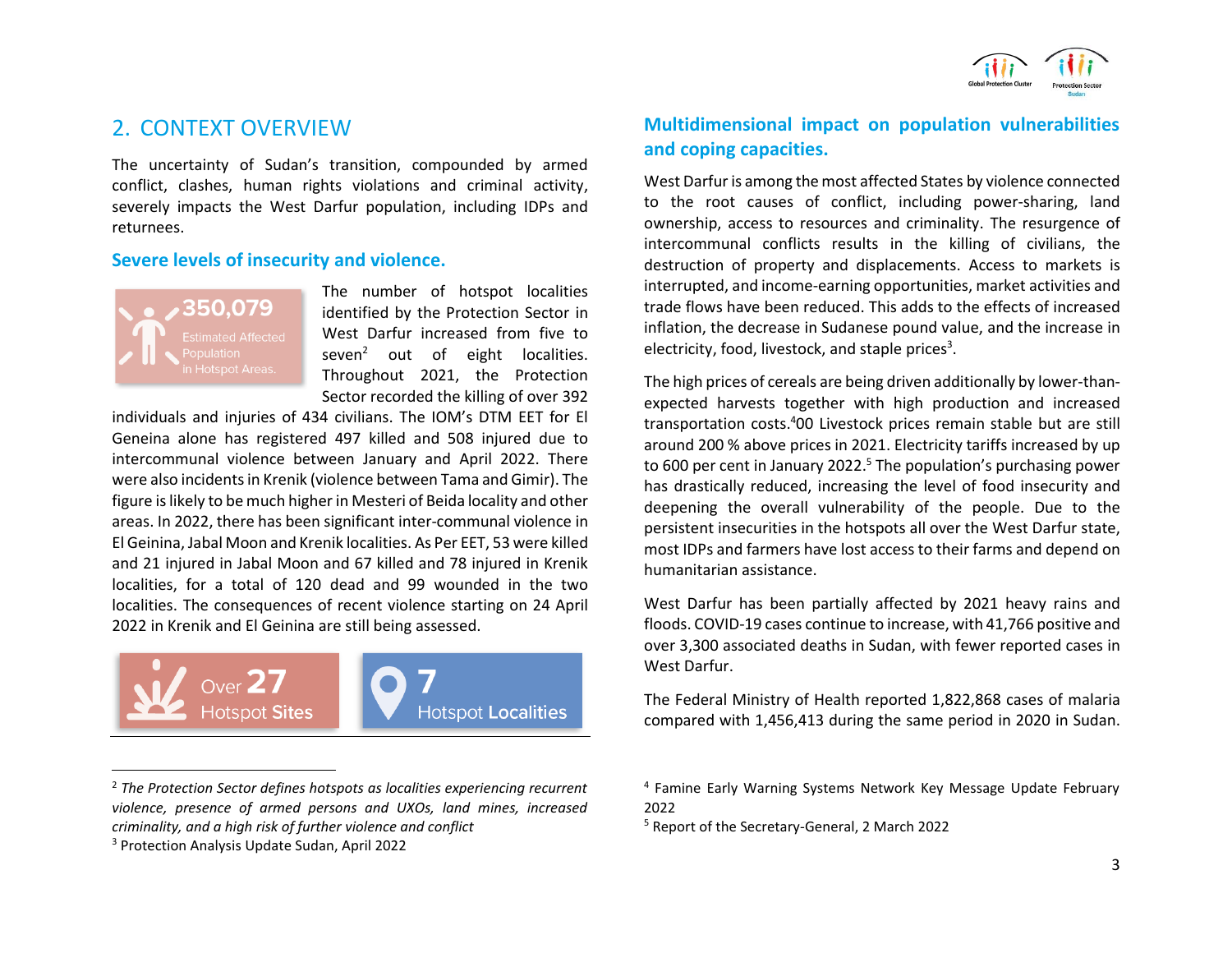Over 1,860 cases of hepatitis E had also been registered between June and December 2021 in Sudan.

#### **Access and security challenges**

The main problem is the lack of implementation of sustainable security arrangements based on the provisions of the Juba Peace Agreement, specifically the integration and creation of joint forces and sustainable deployments. The current practice is only reactive – where intercommunal violence incidents happen, the authorities react by deploying a large number of forces (SAF, RSF and CRP) that never remain in those areas for long and are eventually re-deployed to other areas. These ad-hoc security arrangements are not effective or sustainable. The capacity of local police, in terms of numbers, communication and transportation, remains very limited.

During the first quarter of 2022, West Darfur is seeing increasing tensions and violence in several localities. Renewed attacks by armed nomads on the civilian population, market owners and members of communities are taking place, specifically in Jebal Moon, Sirba, Krenik, El Geneina town and locality. Therefore, the safety and security of the population and humanitarian workers remain a priority concern at the gathering points, other areas of displacement, return, and in areas of previous residence. The unpredictable security situation in the villages of origin is caused by the lack of permanent established police/military bases to provide security to the returning population. In 2020 and 2021, humanitarian actors often had to evacuate their staff due to security concerns and could not monitor the situation and provide assistance to the conflict-affected population in El Geneina town, locality, Beida, Jabal Moon, Krenik localities.

 $6$  The Protection sector participated as well in all OCHA-led interagency assessment and monitoring missions to assess protection and security situation.

# 3. PRIORITY PROTECTION RISKS

West Darfur population is impacted by several protection risks simultaneously. The capacity to ensure the protection of civilians and basic access to the population is seriously challenged. The population is widely constrained by violence and insecurity, economic deprivation, and intra-state and national political instability.

Protection monitoring was conducted in 89 gathering points (regrouped in 16 clusters) in Geneina town, in parallel by three teams, including UNHCR and its partners World Relief (WR) and Child Development Foundation (CDF). In total, 1,520 community management structures were assessed, including leadership and sector-based committees. 6

### **RISK 1**: **Attacks on civilians, civilian infrastructure and unlawful killings**



Number of recorded incidents per locality

The West Darfur population faces death and injuries as a result of deliberate actions by armed nomads and other armed groups.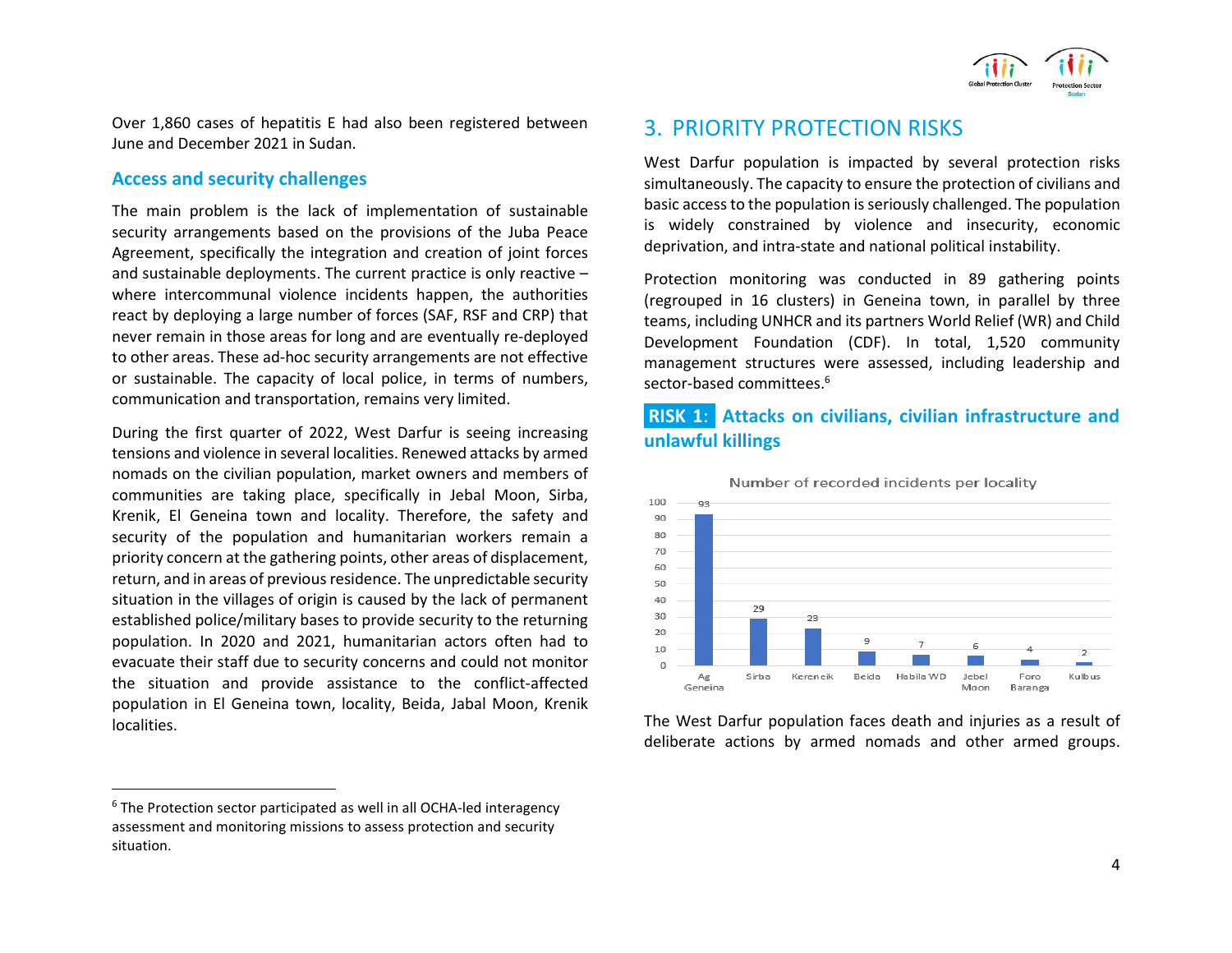

Violence and attacks are motivated by political or economic factors and in the absence of a judicial or security system.

The situation remains unpredictable with regular security incidents, specifically in El Geneina, where a minor incident can trigger intercommunal violence. The displaced population has indicated provision of security, rehabilitation of basic infrastructures (water points, health centres, schools, and shelters) and peaceful coexistence initiatives (committees) as prerequisites for return to the places of origin or previous displacement.



#### Casualities per locality

**RISK 2**: **Displacement and secondary displacement due to violence and conflict**

West Darfur is one of the states affected by the conflict in early 2003, causing displacement of the population inside the state and to Chad. The current numbers are reflected in the below table:

In 2021, over **100,000** people were displaced by inter-communal violence that began on 16 January between communities in El Geneina and its surrounding villages. This is in addition to previous waves of displacement in late 2019 and early July 2020. The latest escalation in violence marks the continuation of a long history of

inter-communal disputes in the region. In El Geneina town, most of the displaced (coming from Krinding 1 and 2 IDP camps, Sultan House area and other sites nearby) sought shelter in temporary gathering points located in schools and other public facilities in Geneina town. At present, the gathering sites are highly congested. Others IDPs reside in surrounding villages and localities still marked by insecurity and high crime rate. Following the cessation of hostilities agreement between Representatives from Arab and Massalit communities on 13 February 2021, the security situation in El Geneina is stable but highly volatile. A list of demands by protesters, agreed to by the federal delegation, has not been fulfilled by the State and the Government of Sudan. There were fears that the sit-in protests would resume at the end of February, but the resumption now does not appear imminent.

| Number of IDPs per Hotspot Localities as of January 2022 |                              |        |
|----------------------------------------------------------|------------------------------|--------|
| Darfur<br>West                                           | Ag Geneina town and locality | 104617 |
|                                                          | Beida                        | 21225  |
|                                                          | Habila                       | 36050  |
|                                                          | Foro Baranga                 | 3175   |
|                                                          | Krenik                       | 181585 |
|                                                          | Jebel Moon                   | 3427   |
| Total                                                    |                              | 350079 |

Furthermore, since December 2021, the Krenik locality has witnessed significant displacement due to the surge of intercommunal violence. An estimated 61,621 individuals are currently seeking shelter in Krenik town, Um Tajuk and Murayat villages, and Ardamata IDP camp in El Geneina locality. In November 2021, 6,730 individuals were reportedly displaced to Murnei village due to intercommunal clashes between Arab tribes near Murnei village in Krenik locality. The violence led to the displacement of additional 11,100 people from Adikong, Domi, Dokaiat and Jegijegi<sup>7</sup> in El Geneina, with 4500 people

<sup>7</sup> Sudan Displacement Tracking Matrix (DTM)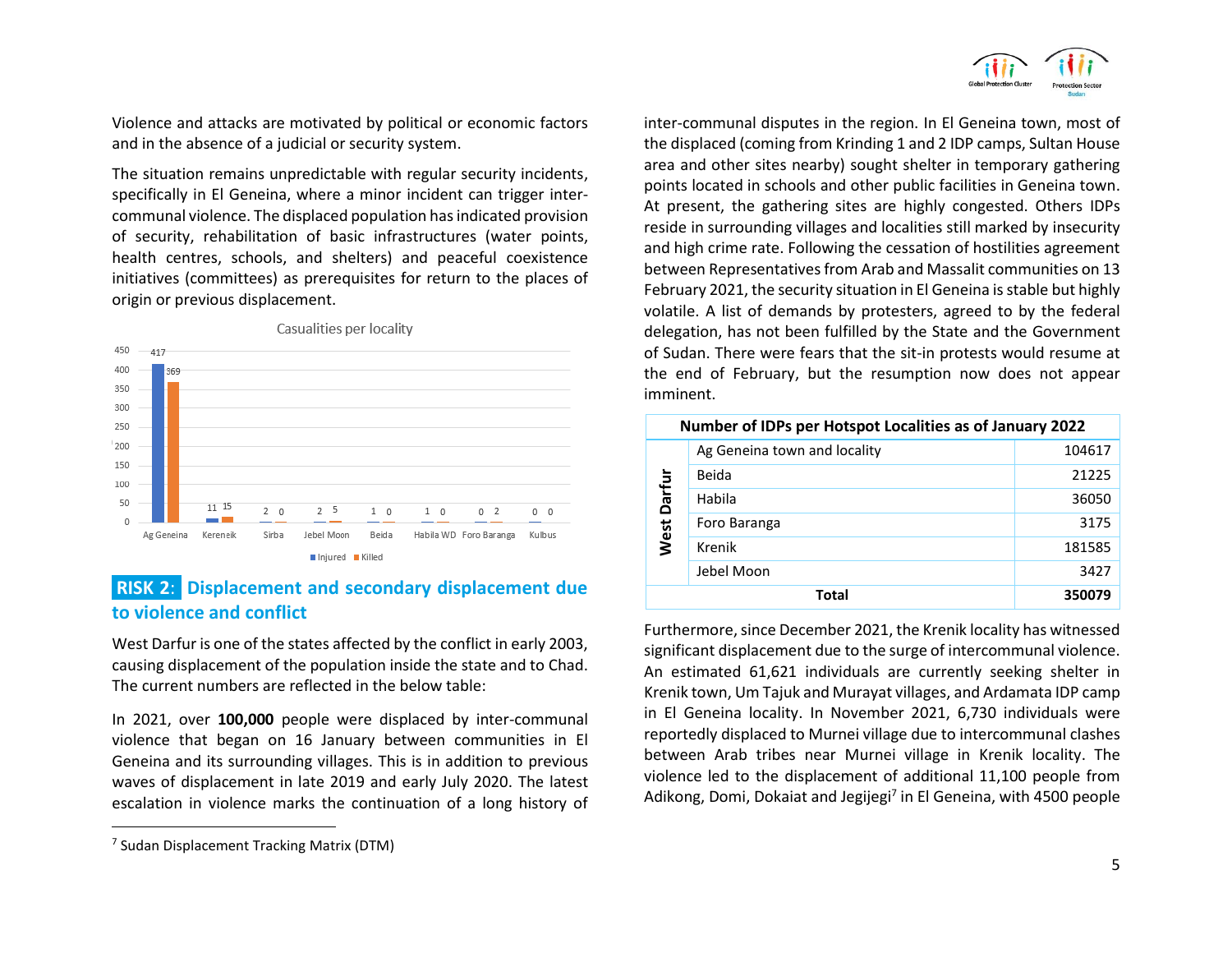

who may have crossed to Chad.<sup>8</sup> Since 21 January, the state authorities deployed a joint security force in Adikong with units from the Sudan Armed Forces (SAF), Central Reserve Police and the Rapid Support Force (RSF). The security situation in the area remains tense and unpredictable.



The location of some gathering points in proximity to unsafe roads poses protection risks to the IDP communities, especially to children. The majority of gathering points have established community management structures, mainly consisting of men, that coordinate

with humanitarian agencies and the Humanitarian Aid Commission (HAC).



<sup>&</sup>lt;sup>8</sup> At the time of this analysis, UNHCR and partners in the border areas of Chad are verifying these reports of cross-border population movements.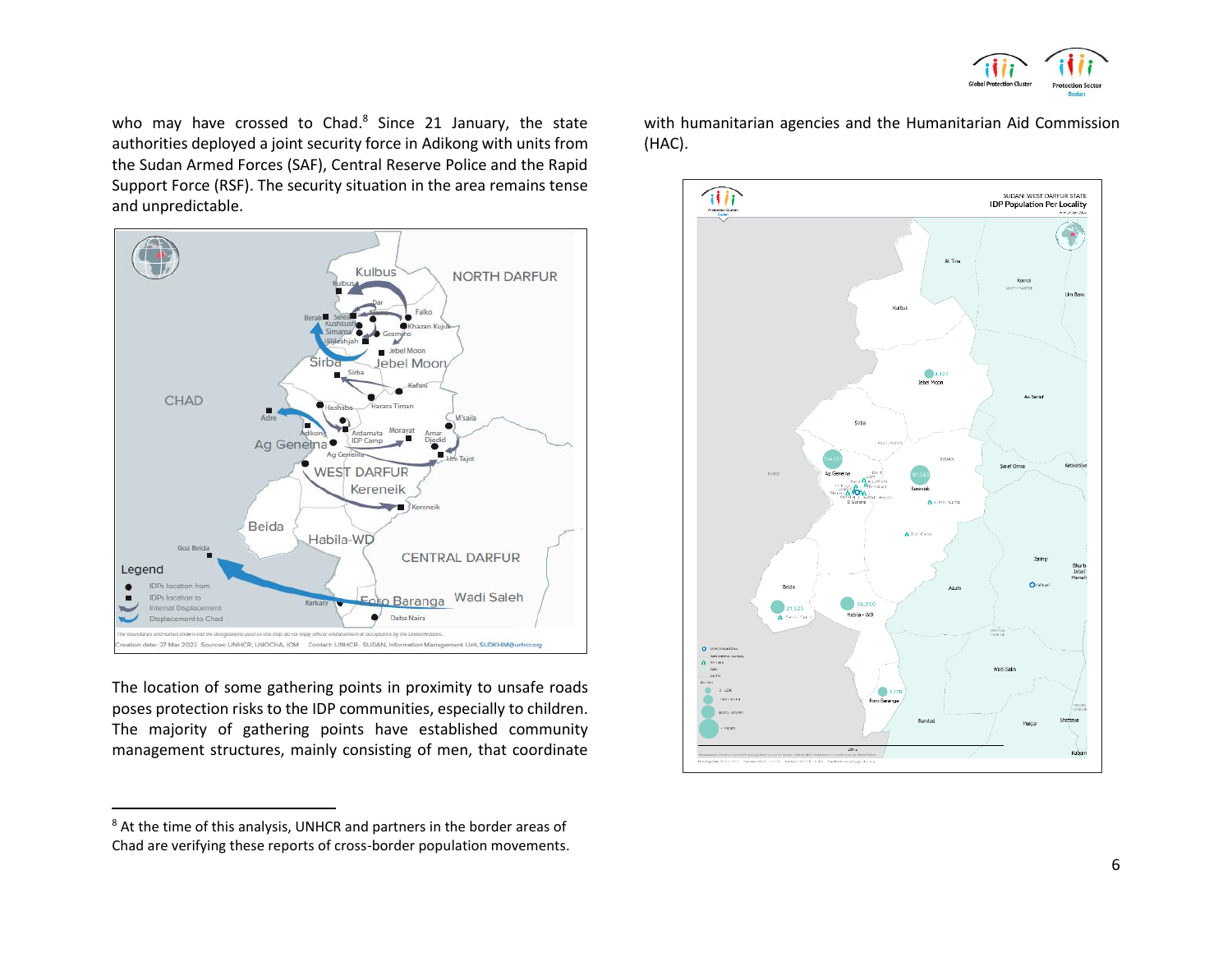The main protection concern is the lack of safety and security at the gathering sites and areas of previous displacement and origin (camps and villages), with IDPs fearing potential repeated attacks. This is aggravated by limited security forces providing physical protection around the sites and prevailing distrust towards the government security forces by the IDP communities. They would like to be protected by international military forces.

## **RISK 3**: **Impediments and restrictions to access resources, opportunities, services, documentation and justice**

The presence of nomad settlements in the vicinity of the camps and the lack of basic services in the camps is impacting the return. Many families expressed the prolongation of their trauma due to continuous shooting at night close to their gathering points and their ongoing experience of physical and verbal assault at these and outside sites. Inadequate shelter and inadequate WASH facilities not meeting the minimum standards are other factors negatively impacting the lives of the communities. They also face a lack of means to purchase food, limited livelihood opportunities, no education services and the unavailability of adequate health and nutrition services, including maternal and reproductive.

West Darfur is among the States where the civilian population take the highest brunt of the macro-economic effect of the political instability and conflict in Sudan, in the form of the increased cost of life (200% increase in staple food prices, 318% inflation, 600% in electricity tariffs, etc..), reduction of livelihood and economic capacities to cope (disruption of harvesting, increased input costs, etc.) and disruption of general social cohesion and the consequent severing of social ties.

Rule of law, access to justice, and government social protection remain weak in West Darfur. Perpetrators of crime often face no consequences. After the violence in Geneina in January 2021, all



judges and prosecutors left out of fear of being targeted – only returned towards the end of the year. Still, IDPs now occupy courts and prosecutors' offices as temporary gathering sites. Traditionally, the community has relied on community dispute resolution mechanisms under the native administration, but this is fraying also due to non-compliance and tensions between traditional leaders and youth. For example, in Jabal Moon in mid-2021, a negotiated settlement between the nomads and Misseriya Jabal broke down when the nomads reportedly failed to pay the agreed Diya. High casualty incidents are also making such settlements not feasible. Minor incidents often escalate to intercommunal violence because the community lacks an outlet to resolve disputes and de-escalate incidents.

#### **RISK 4: Gender-based violence**

In West Darfur, lack of privacy due to severe shelter congestion aggravate the protection situation of the displaced, particularly women, girls and Persons with Specific Needs (PSNs). Women and children make up the majority of the displaced population and are exposed to SGBV and other protection risks. Congestion and high proportions of women-headed households in gathering sites are significant concerns. It increases GBV risks and makes it challenging to deliver protection services requiring privacy and confidentiality.

Many women have reported incidents of rape/harassment and require psychosocial support. Women and girls attempting to return to Krinding IDP camps to collect the rest of their belongings are subjected to verbal and physical assaults. In some instances, armed men harass and block their entry into the camps.

In other localities, IDPs women from the Massalit tribe were reportedly attacked by nomads; several women were pregnant and suffered extensive injuries, including specific gender-based incidents. Victims were later referred to health care services. There is a general concern that some of the reported GBV incidents may cause possible further violence and retaliation.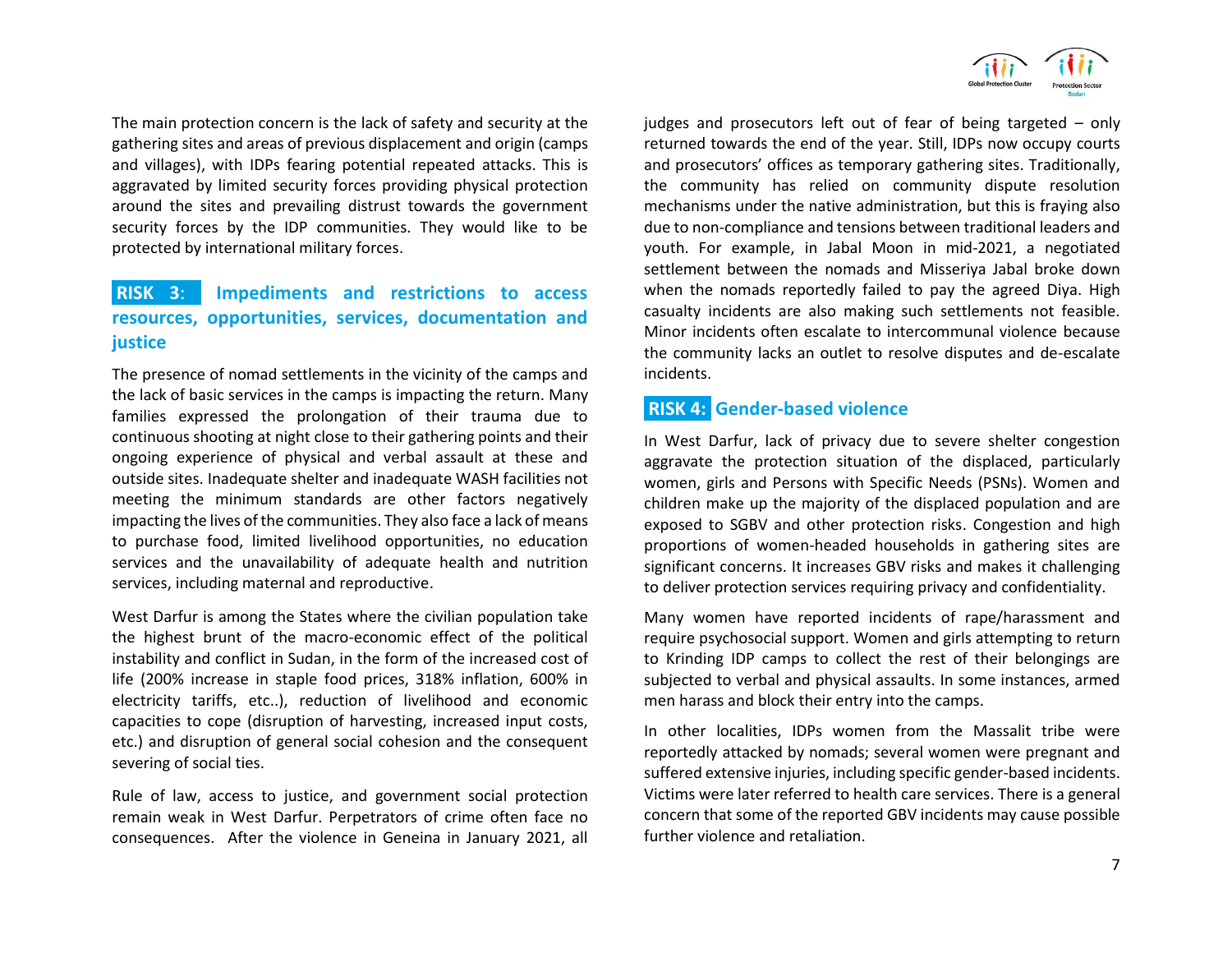

### **RISK 5**: **Grave violations against children**

In West Darfur, child protection concerns remain in the state as per the key findings from the recent assessments conducted across the localities in the state, including assessments conducted in Kreinik, Sirba, and Forobaranga. The findings indicated that recurrent attacks in the different localities have led to the displacement of children and their families and increased cases of SGBV against women and girls.

The high rate of harassment in some areas like Kreinik prevents women and girls from moving out of their homesteads for more than a kilometer without facing harassment. The practise of female genital mutilation is also a risk among some communities. All the localities assessed noted child labour and a high risk of children being recruited into armed groups.

It was also pointed out that there are increasing grave violations against children, including injuries, maiming and killing and attacks on schools. The recent conflicts in the West Darfur have resultant effects on changing children's behaviour. Approximately 150 children reported showing unusual behaviour, including stress, trauma, acting and imitating like armed combatants, carrying toy sticks, pointing them as guns, and drawing pictures of guns. Children were observed engaged in grazing livestock and collecting water and firewood. The presence of teenage mothers was also observed. Teenage girls and women reported they face harassment from the nomadic youths while moving about to fetch water and collecting wood. They pay in the form of grains for their safety to their harassers.

# 4. RESPONSE

The Protection Sector, its AoRs and partners conducted regularly protection monitoring activities both remotely and by presence to ensure protection by presence, assess the situation, needs/services and enable timely solutions/specialised referrals and evidence-based advocacy. Protection partners also actively participated in the interagency assessment and monitoring missions. While protection partners have established 24 community-based protection committees and delivered protection services, food, ES/NFIs, health, WASH and other sectoral innervations were provided as per the assessment and monitoring activities findings.

Furthermore, with the support of protection actors, the state Ministry of Health and Social Development has deployed over 65 social workers in the gathering points involved in identifying and supporting PSNs and PSS. Persons with Specific Needs (PSNs) are particularly affected: Over 10,510 PSNs have been registered across 95 gathering sites, Jabel Moon and Beida. Main PSN categories identified include (but are not limited to): physical and mental disabilities, single parents, persons with critical medical conditions, unaccompanied and separated children, single elderly persons, SGBV survivors, female-headed households; pregnant and lactating women<sup>9</sup>.

The family support program (cash transfer) launched in February 2021, suspended by the World Bank, was supposed to cover West Darfur, among other states. Its closure is further impeding the civilian population's access to minimum basic needs.

The Protection Sector has been actively engaged in advocacy efforts with the state authorities at all levels and engaged with Nomad, Misseriya Jabal and Masalit community leaders on various issues, including humanitarian access, search for durable solutions and awareness of the need to ensure adherence to the humanitarian principles. There is also ongoing working-level engagement with various state authorities on the protection issues identified by the community during protection monitoring and rapid needs assessments conducted in the communities.

<sup>&</sup>lt;sup>9</sup> Identified by UNHCR Protection partner World Relief (WR)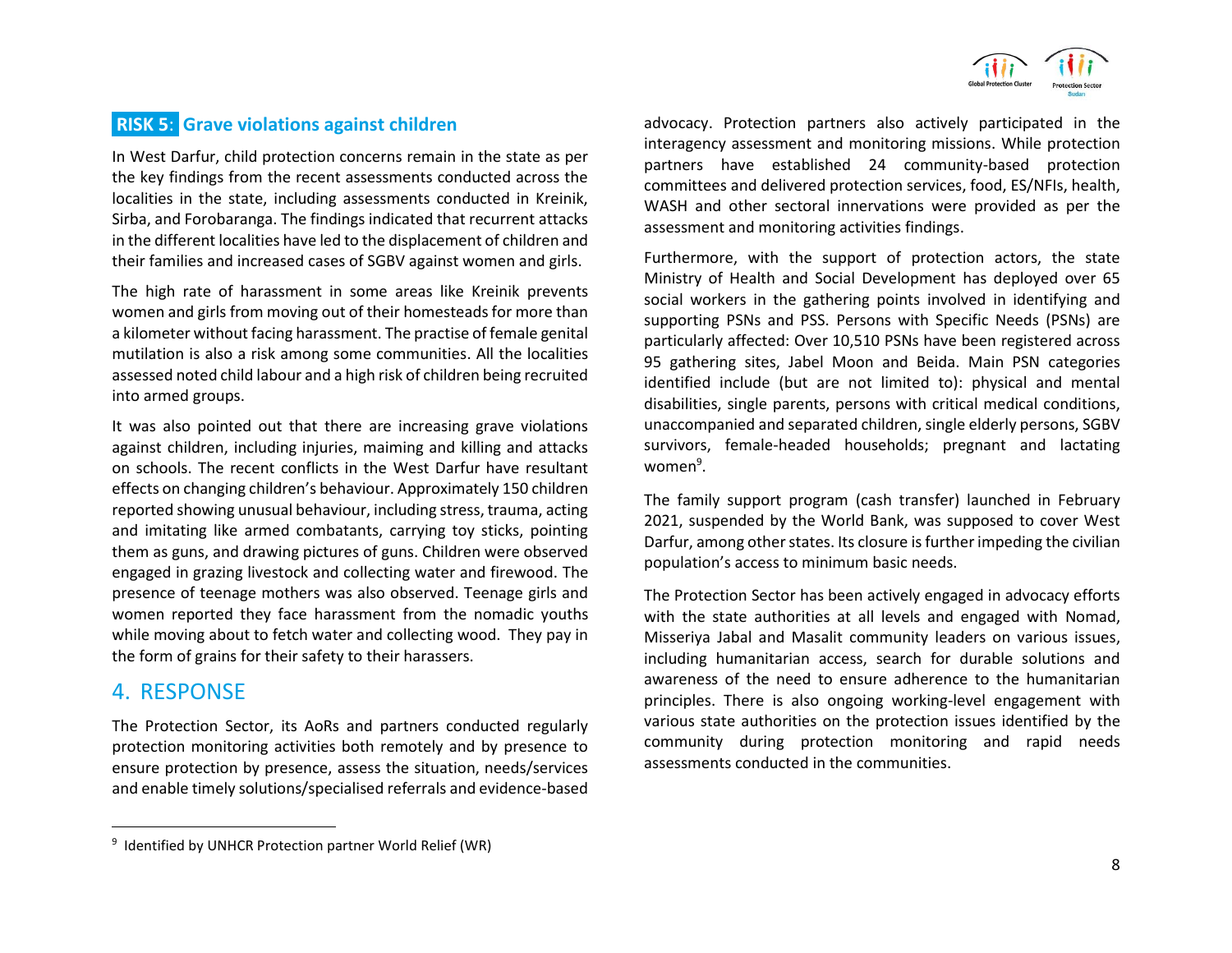

# 5. CHALLENGES AND BARRIERS TO RESPONSE

**Safety and security** remain a priority concern both at the gathering points and in areas of previous residence. The unpredictable security situation in the villages of origin is due to the lack of permanent established police/military bases to provide security to the returning population.

**Limited freedom of movement** of IDPs to go and farm or search for their livelihoods remains a challenge making the IDPs depend mainly on humanitarian support.

**The location of some gathering points** in proximity to unsafe roads poses protection risks to the IDP communities, especially children.

**Congestion** is a major concern as it increases GBV risks and makes it challenging to deliver protection services requiring privacy/confidentiality. High proportions of female-headed households in the gathering points further increase the need for responses.

**The absence of effective political efforts** to address the underlying causes of inter-communal conflicts, especially between the Masalit and the Arabs and Misseriya Jabal and Arabs, leaves the population in constant fear and insecurity.

When security is deployed, as in Krinding camps since April (over 10 SAF checkpoints), the **absence of intercommunal dialogue** and **reconciliation** between the Masalit and Arabs of Umduwein is a significant hindrance to effective solutions. IDPs have returned spontaneously, and others expressed willingness to return to Krendings.

**Fighters move freely** through the assessed areas with weapons on pickup trucks in the presence of children and youths. The youth particularly have no livelihood options or skills to seek employment elsewhere.

Child labour is prevalent due to the absence of functioning schools. Overall, girls are at risk of child marriage. This has been coupled with a lack of schools and community awareness as the locations have **no established community-based child protection networks.** Although six Community-Based Child Protection Networks (CBCPNs) were established in 2018, but some members fled from the community due to insecurity, thus leading to a low level of awareness and a weak or no case management system. The Family and Child Support Unit is not in place, and there are no social workers.

**Recent damage assessment** in Krinding shows that almost 12,000 shelters are either fully or partially damaged. Schools, clinics and other public infrastructure in the camps were also severely damaged. However, partners cannot fully commit to rehabilitating these shelters and facilities if the prospect of returns is still unclear while at the same time providing assistance at the gathering sites.

Many IDPs lost their **documentation** during the conflict, and some children born in the gathering points have yet to be issued birth certificates.

# 6. RECOMMENDED ACTIONS

There is a need for urgent solutions to the situation in IDP gathering points.

- Active inter-communal dialogue and reconciliation efforts should be deployed urgently, especially between the Massalit and Arabs and Misseriya Jabel essential before IDPs can safely return/relocate back to camps/villages - safe and sustainable returns.
- The GoS must strengthen security and the rule of law in areas of displacement and areas of origin of IDPs. Deployment of security forces by itself needs to be accompanied by high-level intercommunal reconciliation efforts. Therefore, the GoS should undertake concrete steps to strengthen security and rule of law, including increased support to civilian law enforcement (SPF) and access to justice (rural courts, legal aid); and take measures to address the trust deficit that leads most IDPs to ask for